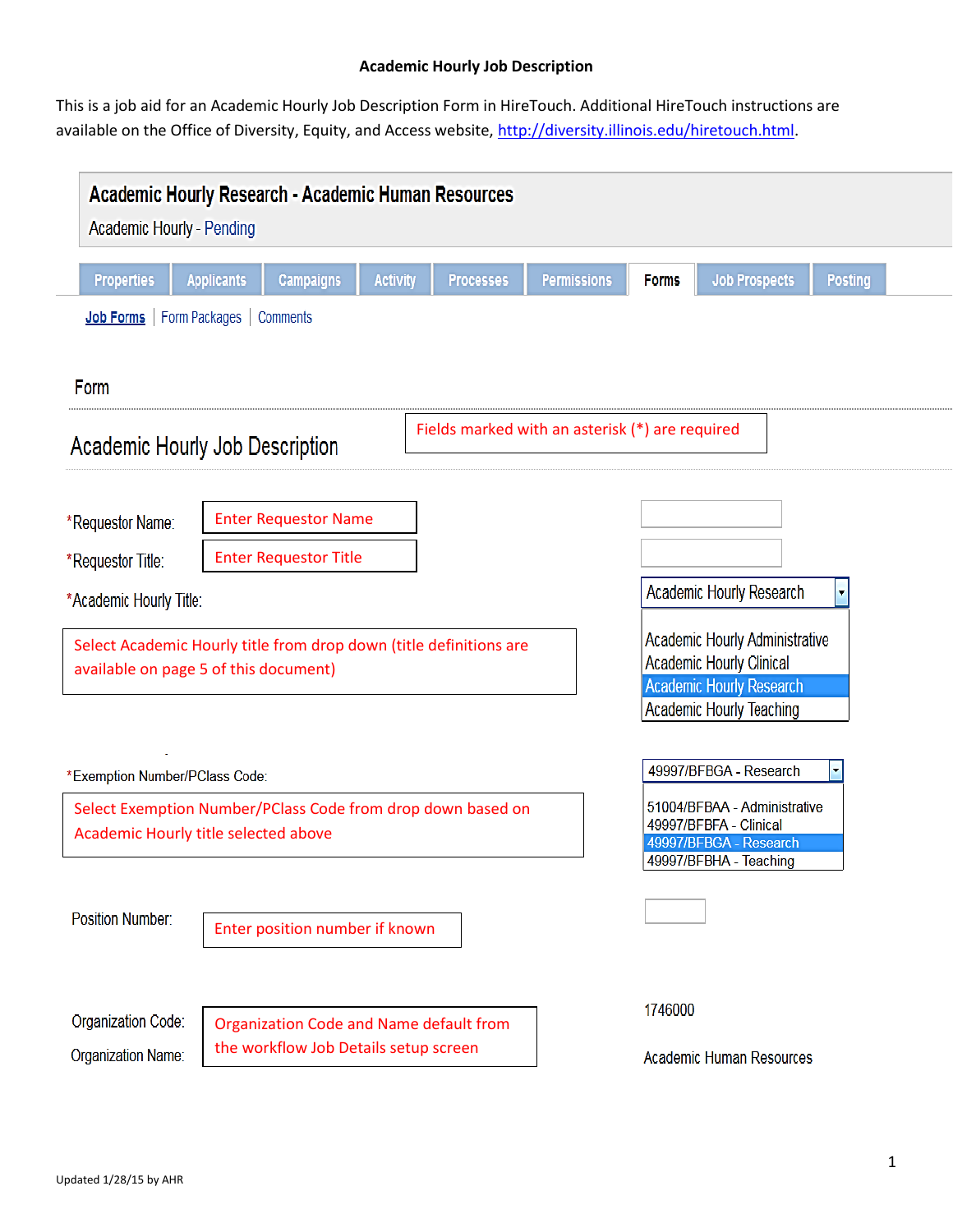Updated 1/28/15 by AHR

### Enter 2 Character College Code\*College Code (2 character field):

\*Primary Function of Position/Summary (1-2 sentence summary):

# Enter a brief 1-2 sentence summary of the temporary, professional role/purpose of this position.

(←→ | # & | E 2 | E + B Ω | B & A P | E = 5

# Major Duties & Responsibilities

\*Major Duties and Responsibilities (detailed job duties):

| • List specific, detailed job duties associated with this position |  |  |  |  |  |  |  |  |
|--------------------------------------------------------------------|--|--|--|--|--|--|--|--|
|                                                                    |  |  |  |  |  |  |  |  |
|                                                                    |  |  |  |  |  |  |  |  |

|日日|住宿サミミョ||A<mark>.・A</mark>・

 $Size \rightarrow \frac{ABC}{C}$ 

body



目Source ● 自己的面

 $\cdot$  Styles

 $\cdot$  Format

 $\mathcal{A}$ 

**B**  $I$  **U** abe  $x_2$   $x^2$ 

Font

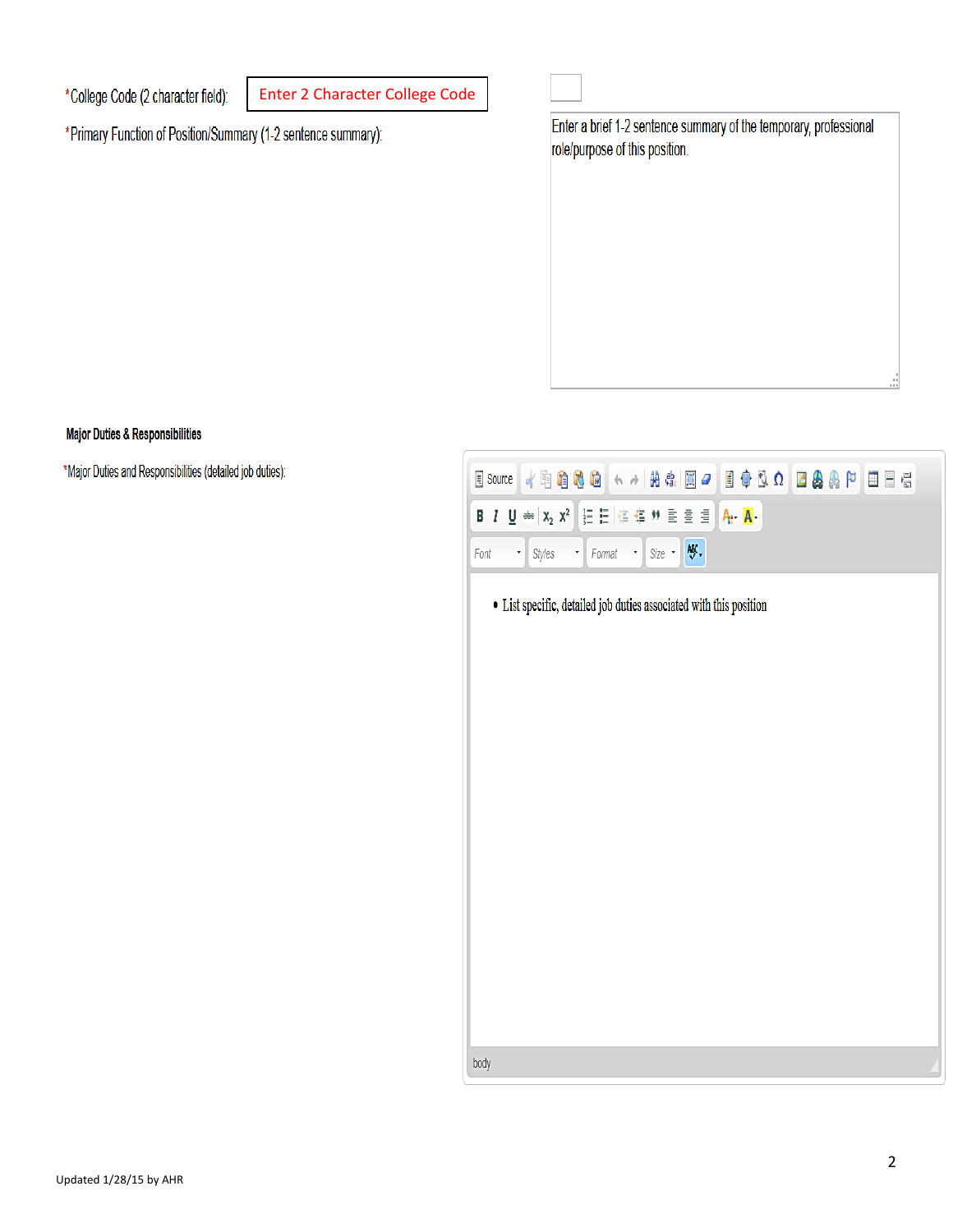# Education

\*Required Education:

Preferred Education:

# Experience

\*Required Experience

Preferred Experience

Indicate the education requirements (minimum of a Bachelor's degree; degree area may also be included) for all who will hold this position. Example: Bachelor's degree in Mechanical Engineering or related field.

Indicate required experience for all who will hold this position.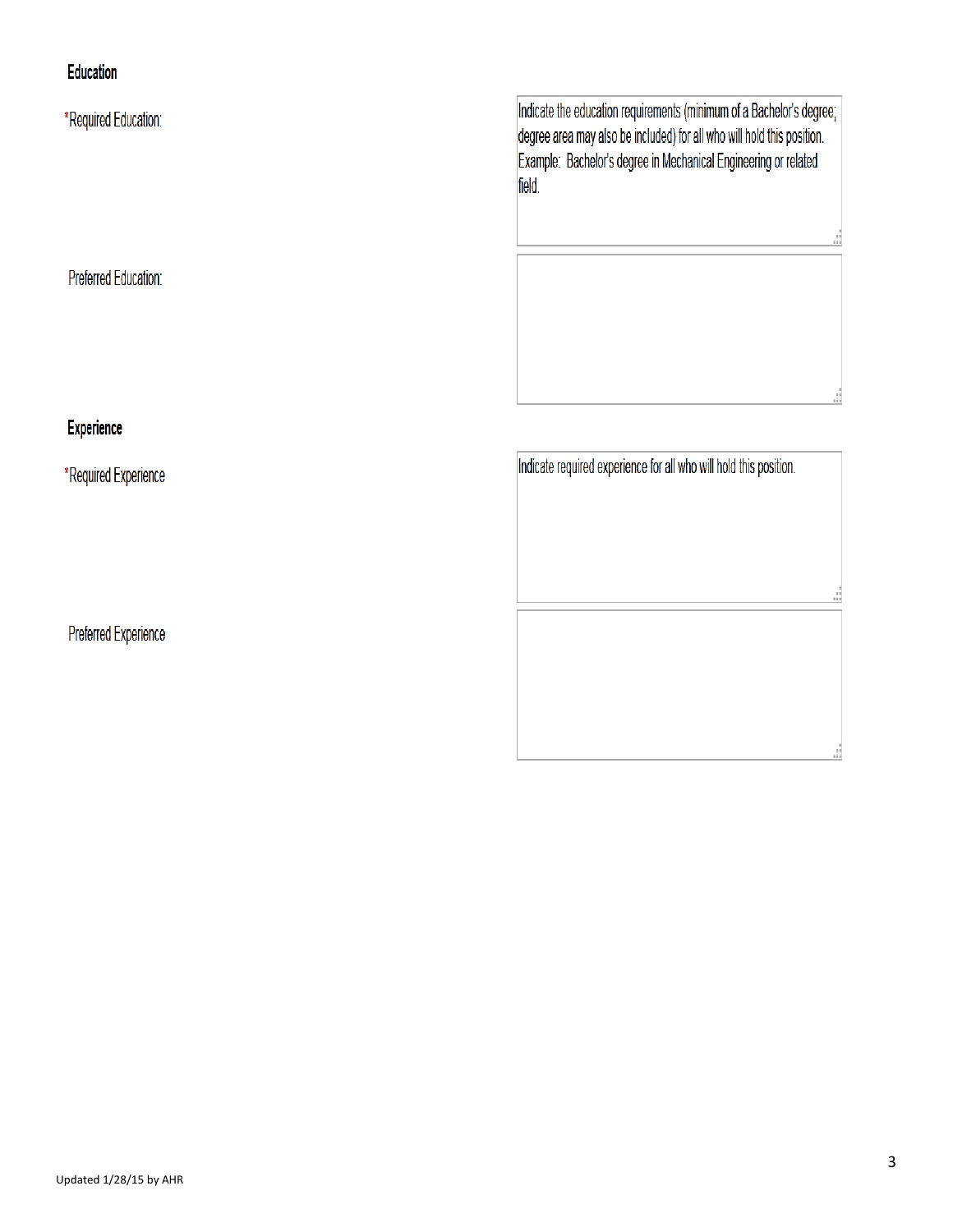### Training, Licenses or Certifications

(Needed to be considered for the position; do not include any on-the-job training needed)

Required Training, Licenses or Certifications :

Preferred Training, Licenses or Certifications:

Indicate training, licenses or certifications required for all who will hold this position, if applicable. Example: A valid Driver's License

# **Knowledge Requirements**

Required Knowledge:

Indicate any knowledge required for all who will hold this position that is not considered experience, if applicable.

Preferred Knowledge:

| Si Save and Continue to Approvals Si Save & Exit |  |  |  |
|--------------------------------------------------|--|--|--|
|                                                  |  |  |  |
|                                                  |  |  |  |

For assistance, call Academic Human Resources at 217-333-6747.